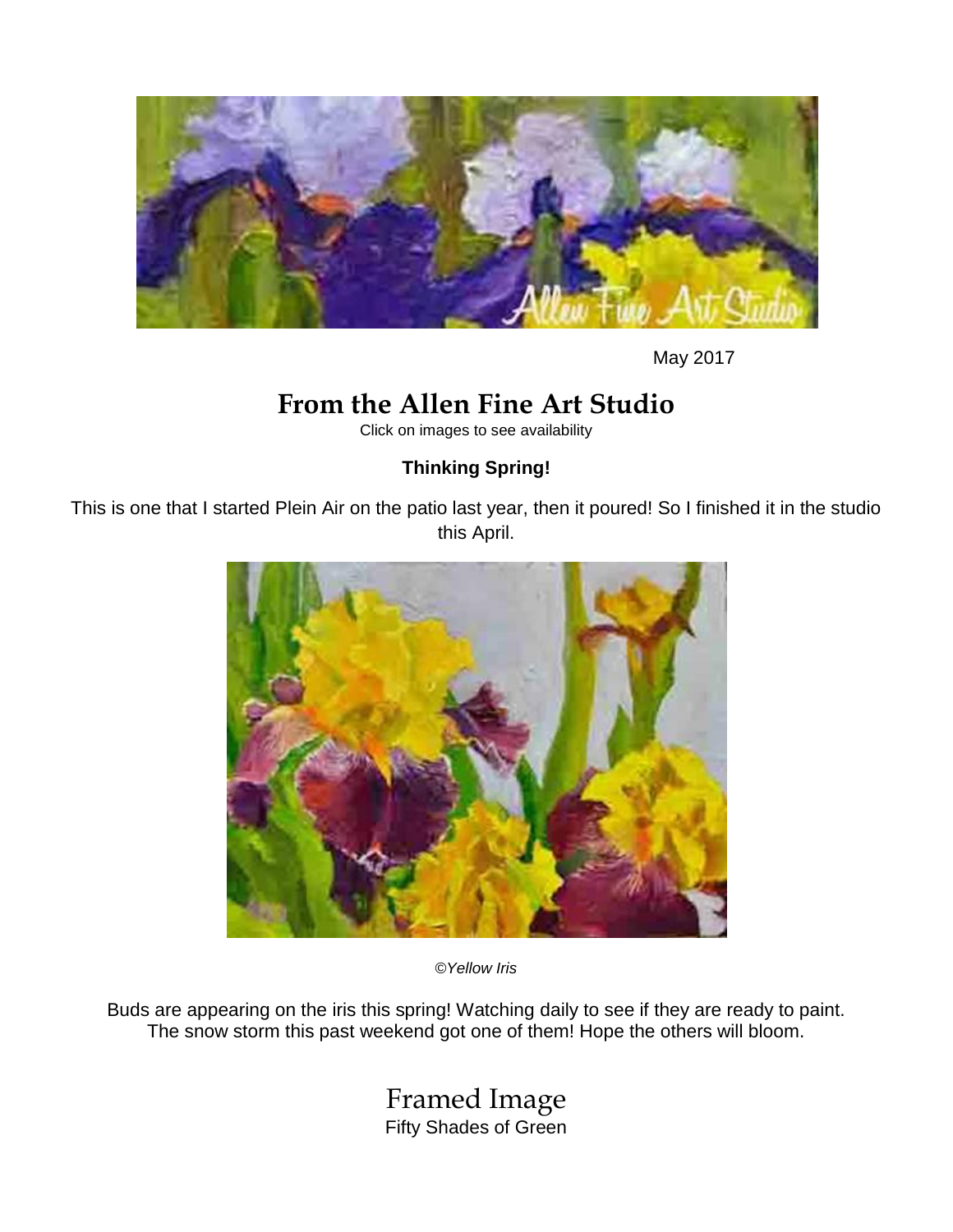May 1st to June  $30<sup>th</sup>$ , 2017



©Golf Series 3 ©Golf Series 7 ©Golf

Series 10

#### **To purchase these paintings, contact:**

Framed Image 5066 East Hampden Ave. Denver, CO 80222 303-692-0727 Hours: Tue-Fri 10-5:30, Sat 10-5 **[info@framedimage.net](mailto:info@framedimage.net) [www.framedimage.net](http://www.framedimage.net/)**

I'm so honoured to be in the **[Index of Canadian Artists \(Visual Arts\)](http://lareau-law.ca/peintres_1A.html) ---A Répertoire des artistes canadiens (Arts visuels)** Scroll down on the first page to Allen….you can't miss it! I'm in some very great company! Merci François Lareau!

**………………………………….**

**……………………………**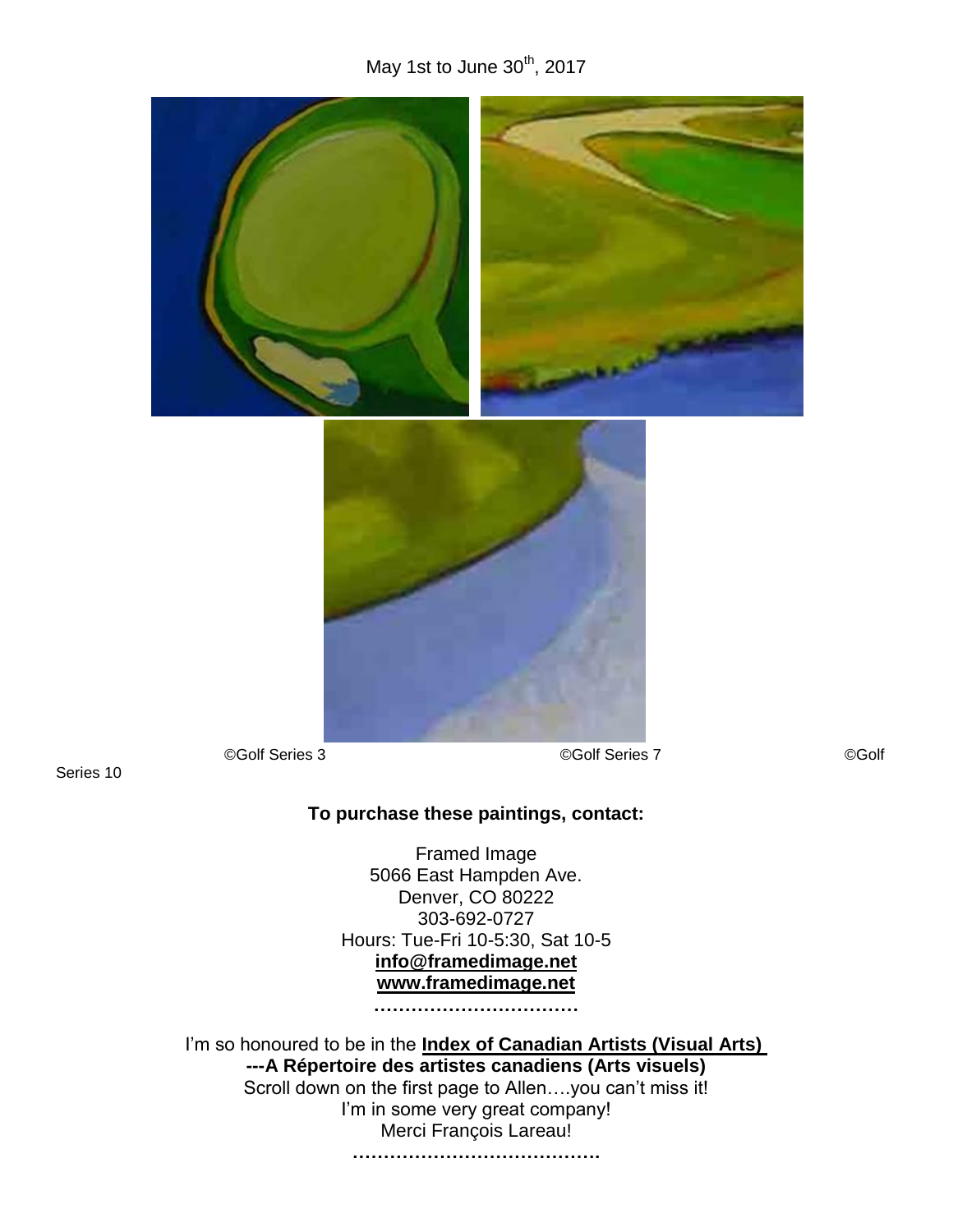## **Installations**

"Run Off DeLaney Farm" has a good home in Ontario, Canada!



©Run Off DeLaney Farm

This wonderful winter scene was painted at DeLaney Farm Historic District in Aurora Colorado. I spent many happy hours painting there in all kinds of weather.

This painting below was based on daylilies growing by a wall of the John Gully Homestead House.



©Daylily Dance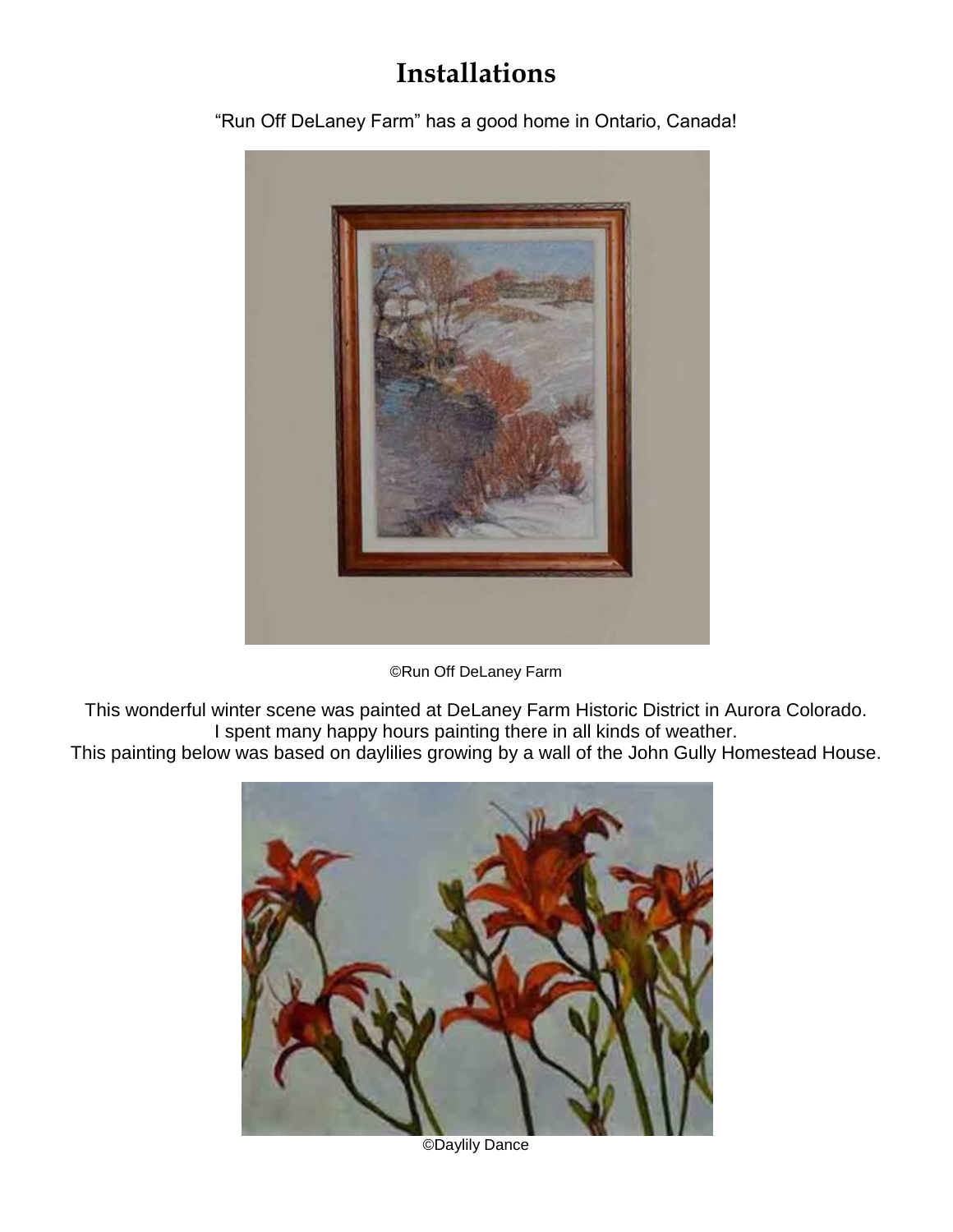And I painted the Old Round Barn a couple of times.



©Delaney Farm Round Barn ©The Round Barn

I remember one time a reporter stopped to see what I was doing out

on such a cold day! And there was a photo and article in the paper the next day!

Send us images of your Leslie Allen paintings in your home: [leslie@allenfineart.com](file:///H:/My%20Documents/Dreamweaver/AFAWebsite/leslie@allenfineart.com)

**……………….**

Note to self: "Remember, you can't go forward looking back!" Author Unknown

Back to the easel!

## **PAAC's 21st Annual National Show**

**………………………………………………………………………**

[Click here for Prospectus](http://www.pleinairartistscolorado.com/resources/Documents/Prospectus%20PAAC%202017.pdf)

**Entry Deadline May 15, 2017**

PAAC is pleased to announce our 2017 Annual National Exhibition and Sale will be at Mary Williams Fine Arts in Boulder,

September 8-October 7, 2017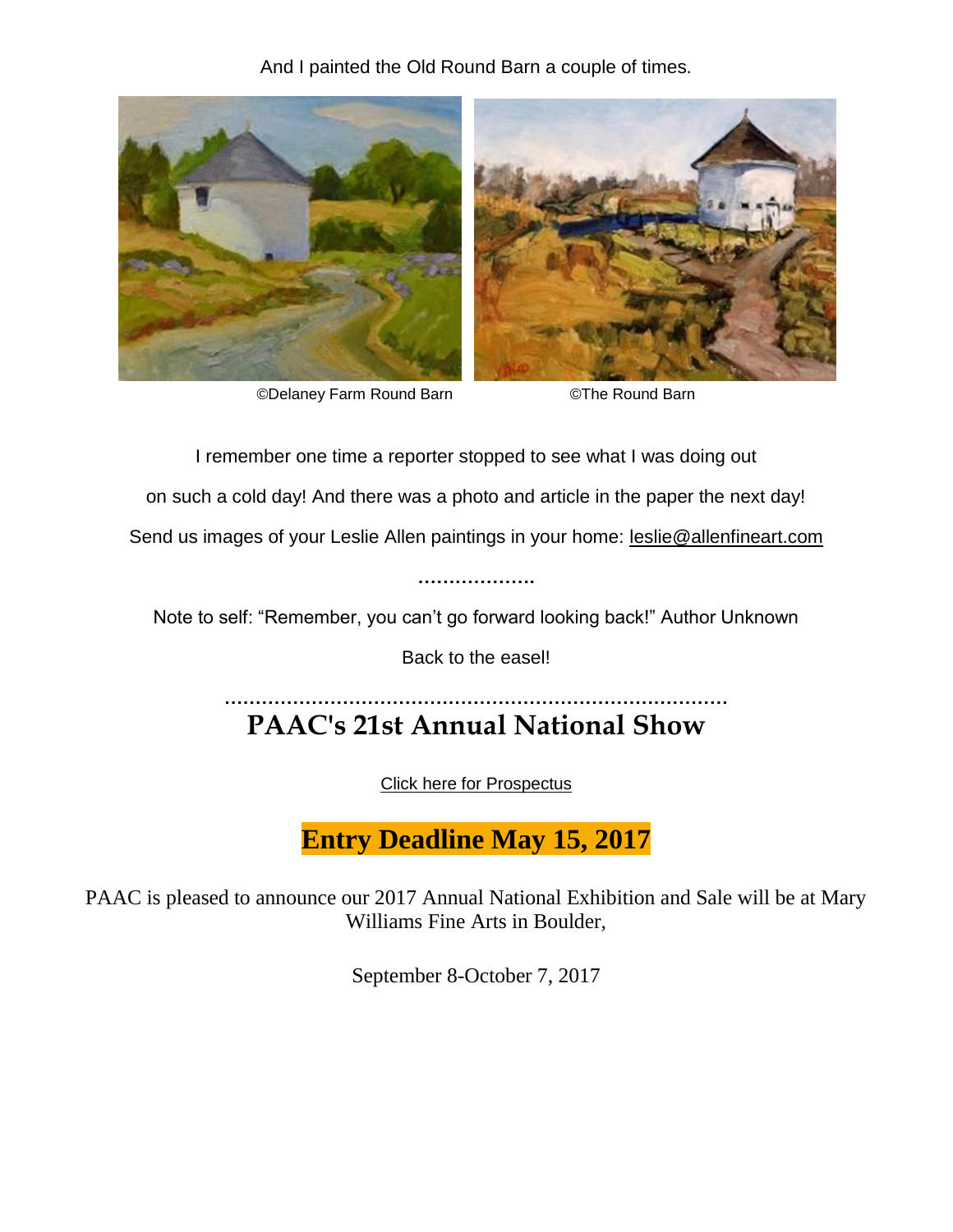

I will be showing these two paintings at the show in the Founder/Signature/Emeritus room.

**………………………………………………………………………………….**

**Our Canadian friends will be interested in this invitation from last month's Profiled Artist Phil Chadwick:**

**[Tom Thomson Was A Weatherman with Phil the Forecaster Chadwick](http://philtheforecaster.blogspot.com/2017/04/tom-thomson-was-weatherman-with-phil.html)**

**Posted: 20 Apr 2017 09:59 AM PDT**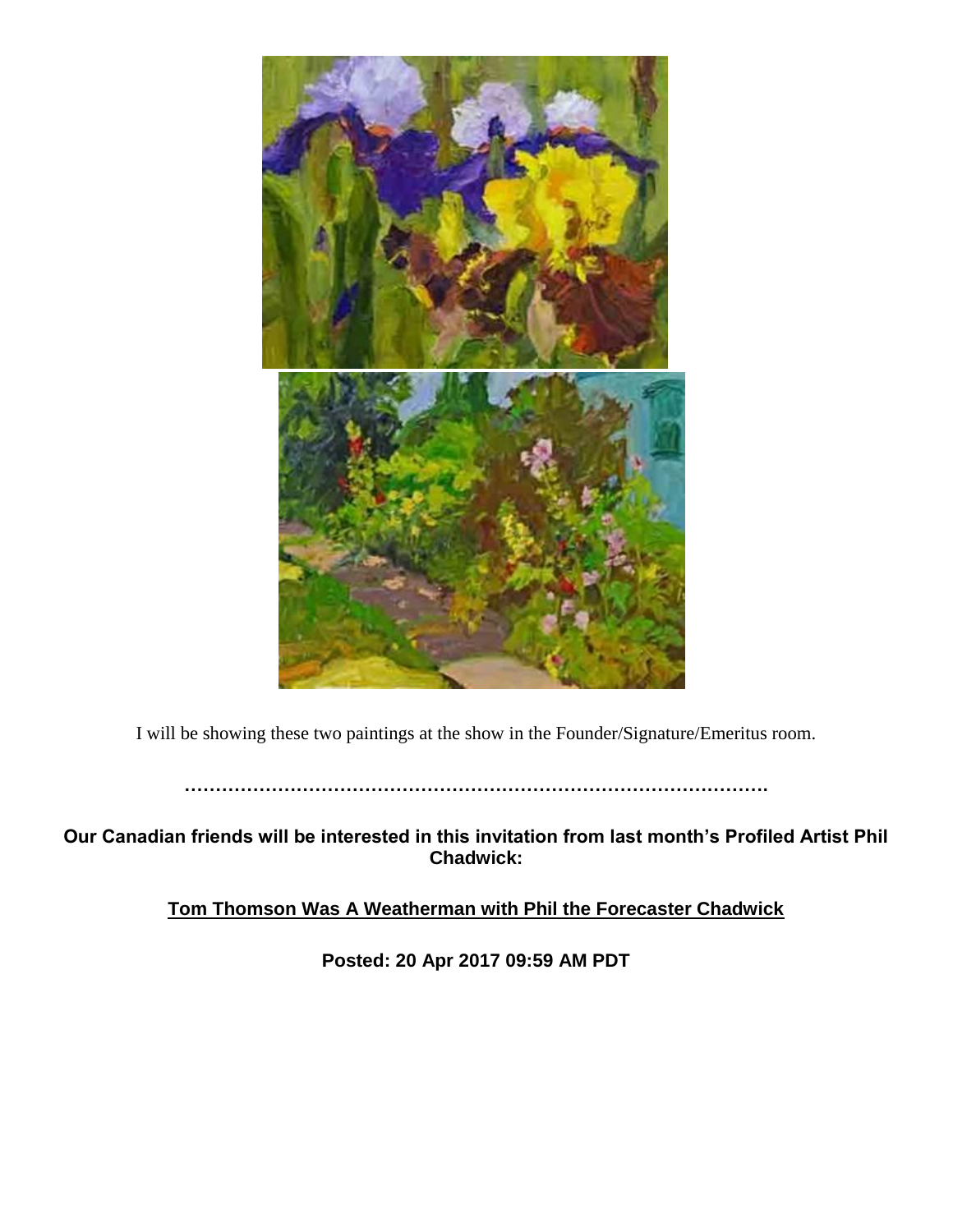

"Join artist and meteorologist Phil "the Forecaster" Chadwick in a perspective- changing look at the genius of Tom Thomson as an artist through the weather and inspired him...."

If there ever was a year to study the art of Tom Thomson, this is it, a hundred years after his passing. Canada lost a gifted artist way too soon. What might he have produced?

A chance inquiry from a friend at Killbear Provincial Park has grown into a tour of other Provincial Parks in late August... with maybe more on the way. I like to make every trip away from the lake count. Each presentation will be a bit different depending upon the interests of the group. Here is what I know so far..

Killbear Provincial Park Tuesday August 29th 8 pm

Algonquin Wednesday August 30th, 8 pm

Arrowhead Thursday August 31st, 8 pm

Bonnechere Friday September 1st, 8 pm

I will update this list and times...I arrive early and stay late to answer any questions. I've even been known to talk about the weather...

**…………………………………………………………………………………….**

### **Shows You Must See!**

### At the Denver Art Museum:

### Shade

## April 9 – July 16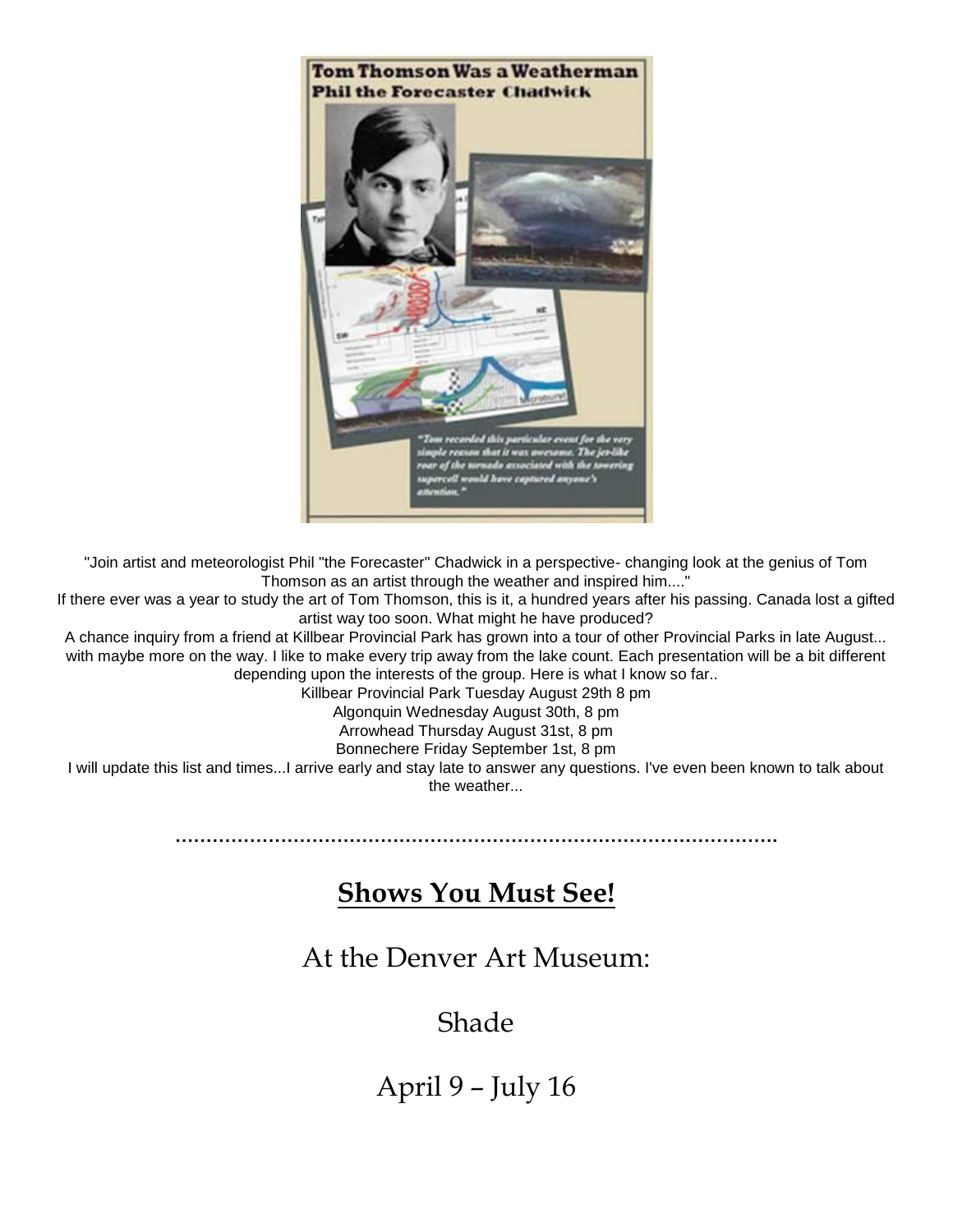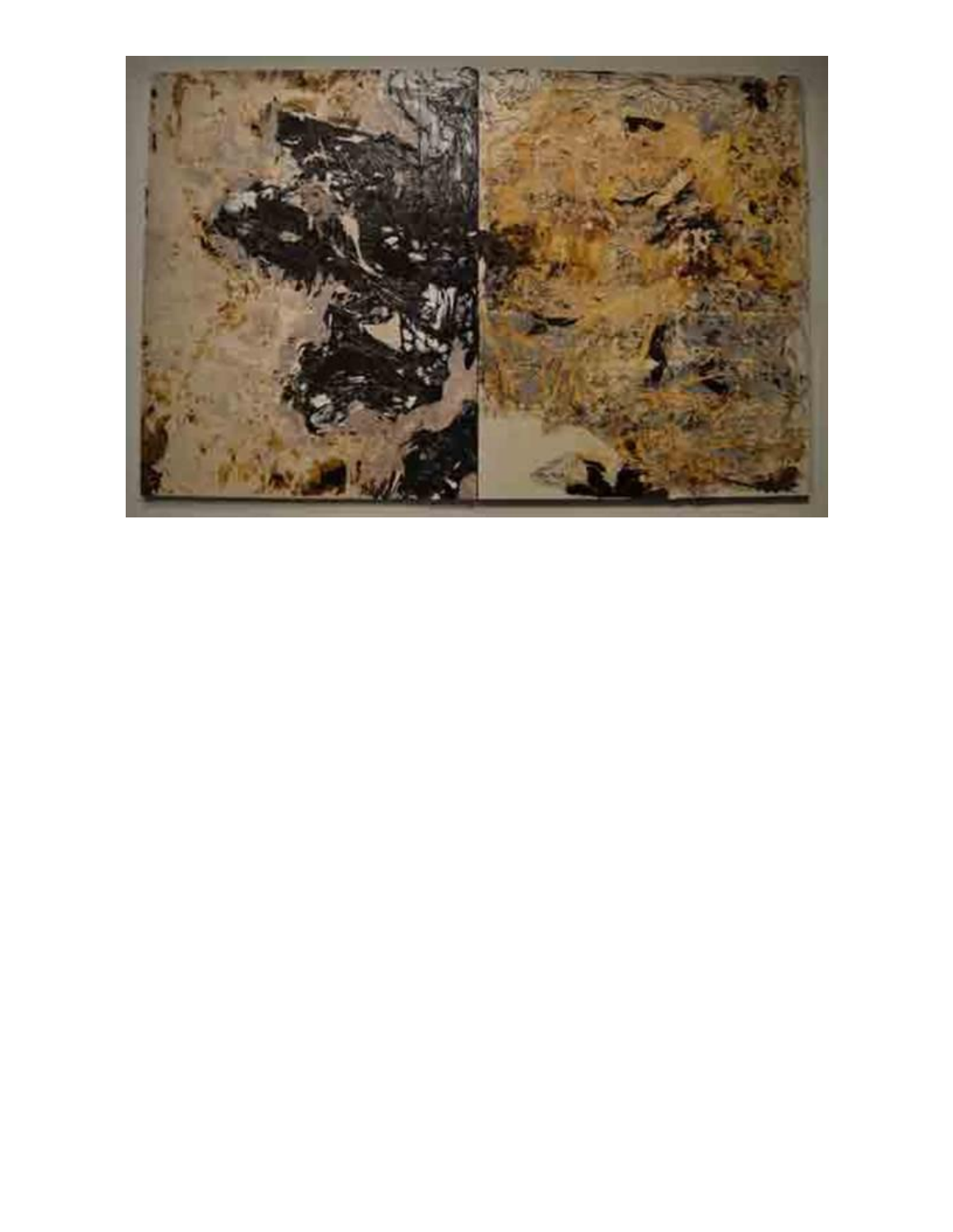# **Mark Bradford**

**Born 1961** 

## **Realness** 2016

#### Mixed media on canvas

Collection of the Derwer Art Museum; Purchased with funds from anonymous donars; funds from Vicki and Kent Logan by exchange: Baryn, Daniel, and Jonathan Futa; Craig Panzia; Rolph L. and Florence R. Burgess Trust; DAM Contemporaries, Volunteer Endowment Fund, Suzanne Forver and Clint Van Zee: Andrea and William Hankinson: Amy Hermore Arlene and Barry Hirschfeld; Lu and Chris Low; Sharan and J. Landis Martin; Tino Patterson and Bill Cottingham; Amando J. Precourt. Judy and Ken Robins; Annalee and Wagnet Schorr. Ellen and Morris Susman: Timo Walls, and Margaret and Glen Wood, 2017 29A-B

Realness is one of six paintings Mark Bradford made in response to the color choices, technique, and meanings behind the work of Clyfford Still. Bradford recalls seeing a Still painting for the first time: "What caught my eye was the insistence of his paintings. His surfaces were rawer and [more] immediate than other abstract expressionist pointings."

"Realness" diptych each 108  $\frac{1}{4}$  inches x 84  $\frac{1}{4}$  inches Recently purchased for the DAM Collection!

Bradford works with black paper which he bleaches progressively to get the different colours.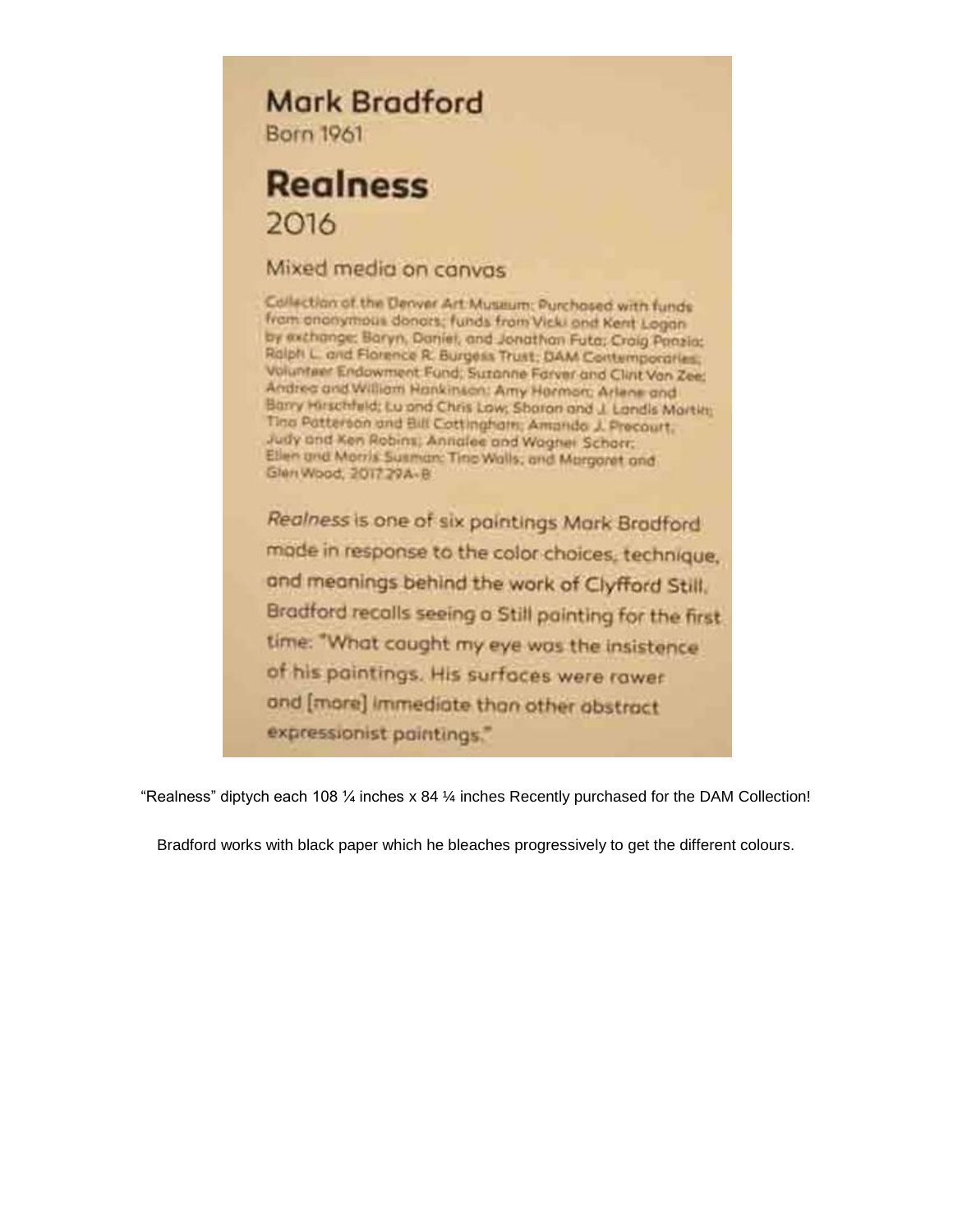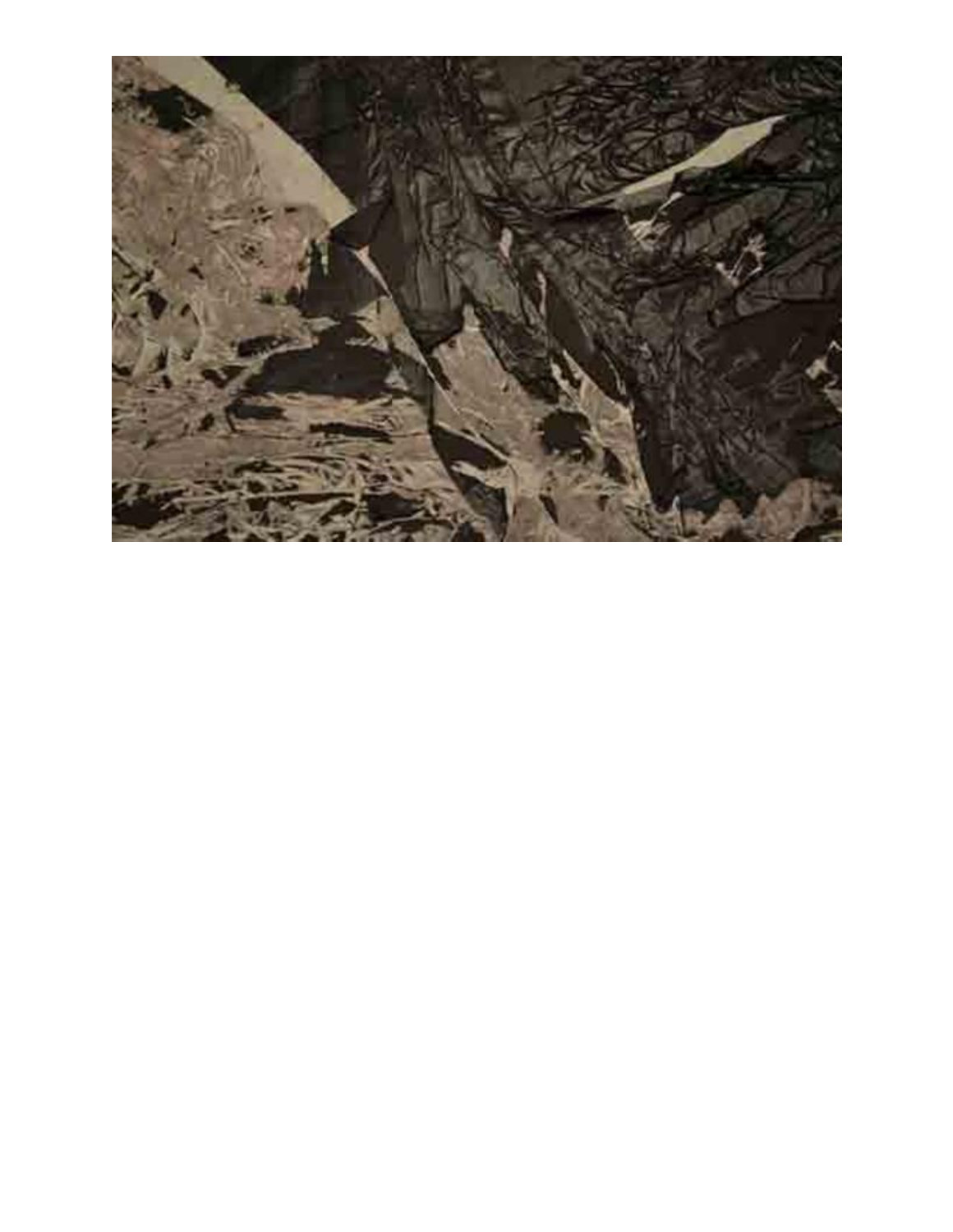Mark Bradford **Born 1061** 

## **Rebels on the Plantation** 2016

Mixed media on canvas Colombia of Arat Emmant Courtesy of Financial Wests.

The composition of this pointing, like the one by Clyfford Still illustrated below, relies on subtle shifts in tone and mork to develop obstract imagery. While Clyfford Still deliberately applied pigment with a flat knife, Bradford invites chance into his process becouse the shifts in color result from dye transferred between pigmented paper and the convas. PH-397 is on view in the continuation. of Shode at the Clyfford Still Museum.



There is a very interesting video of an interview with the artist in which he talks about his process.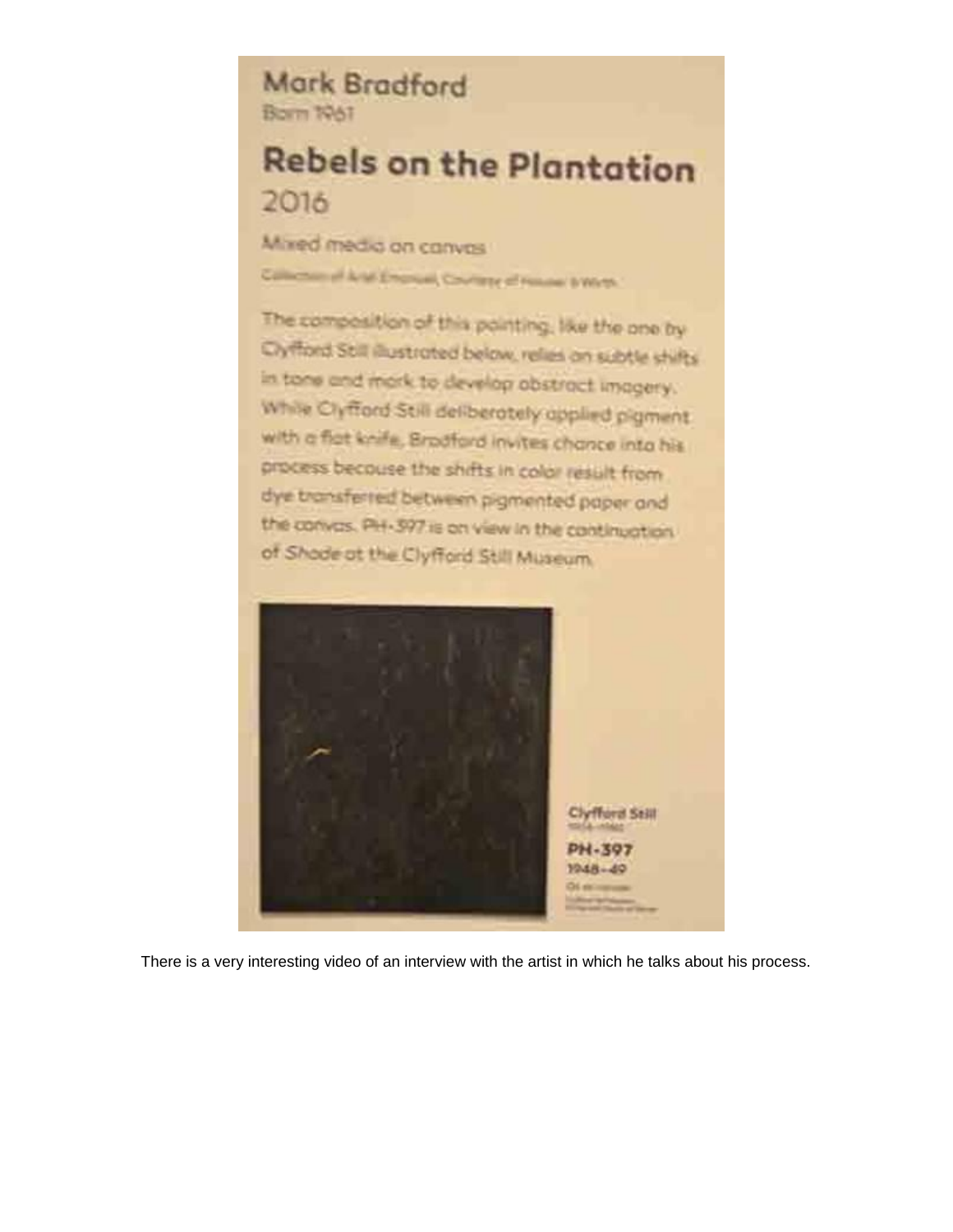

I'm going back to see it! And all the amazing work of Bradford.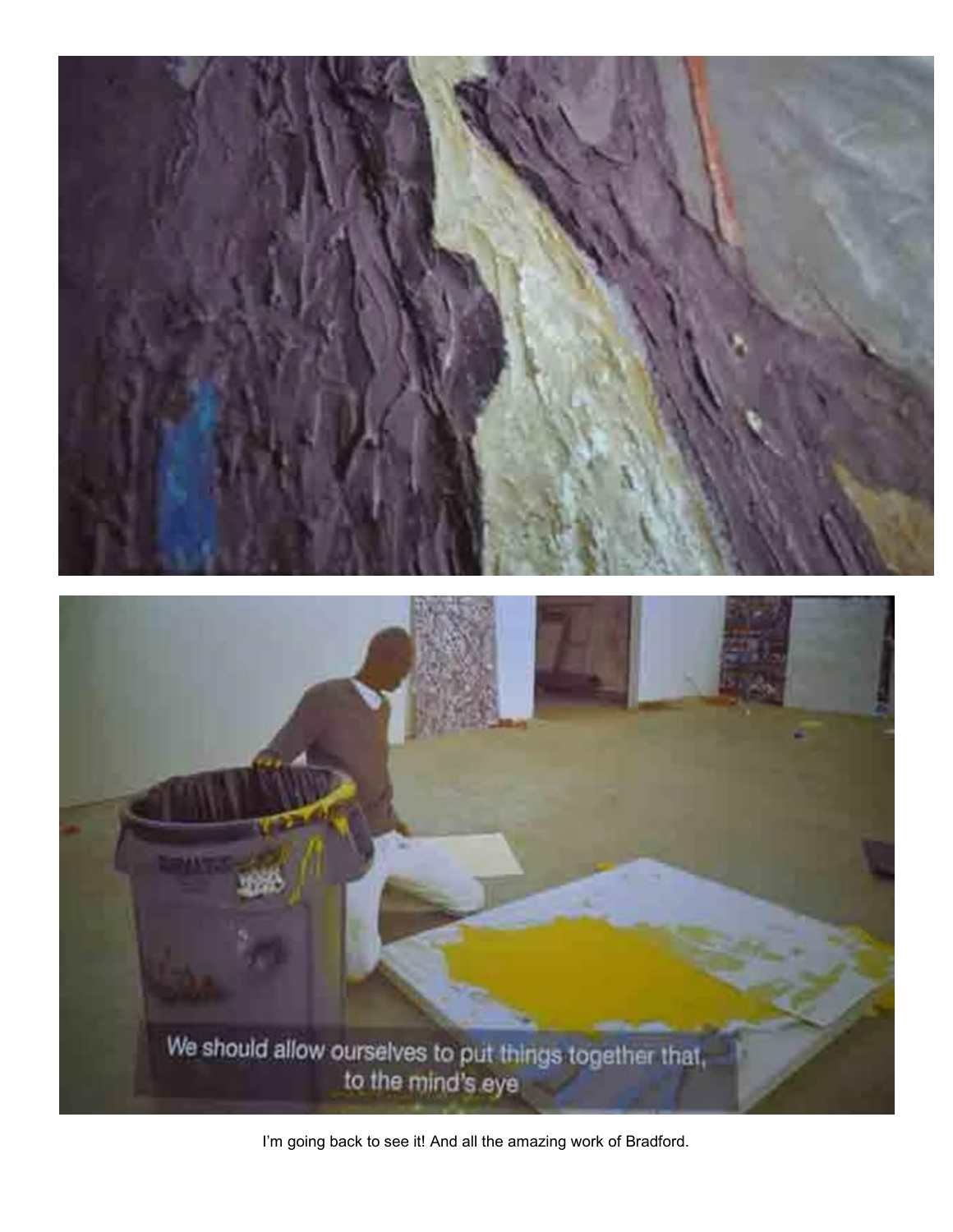

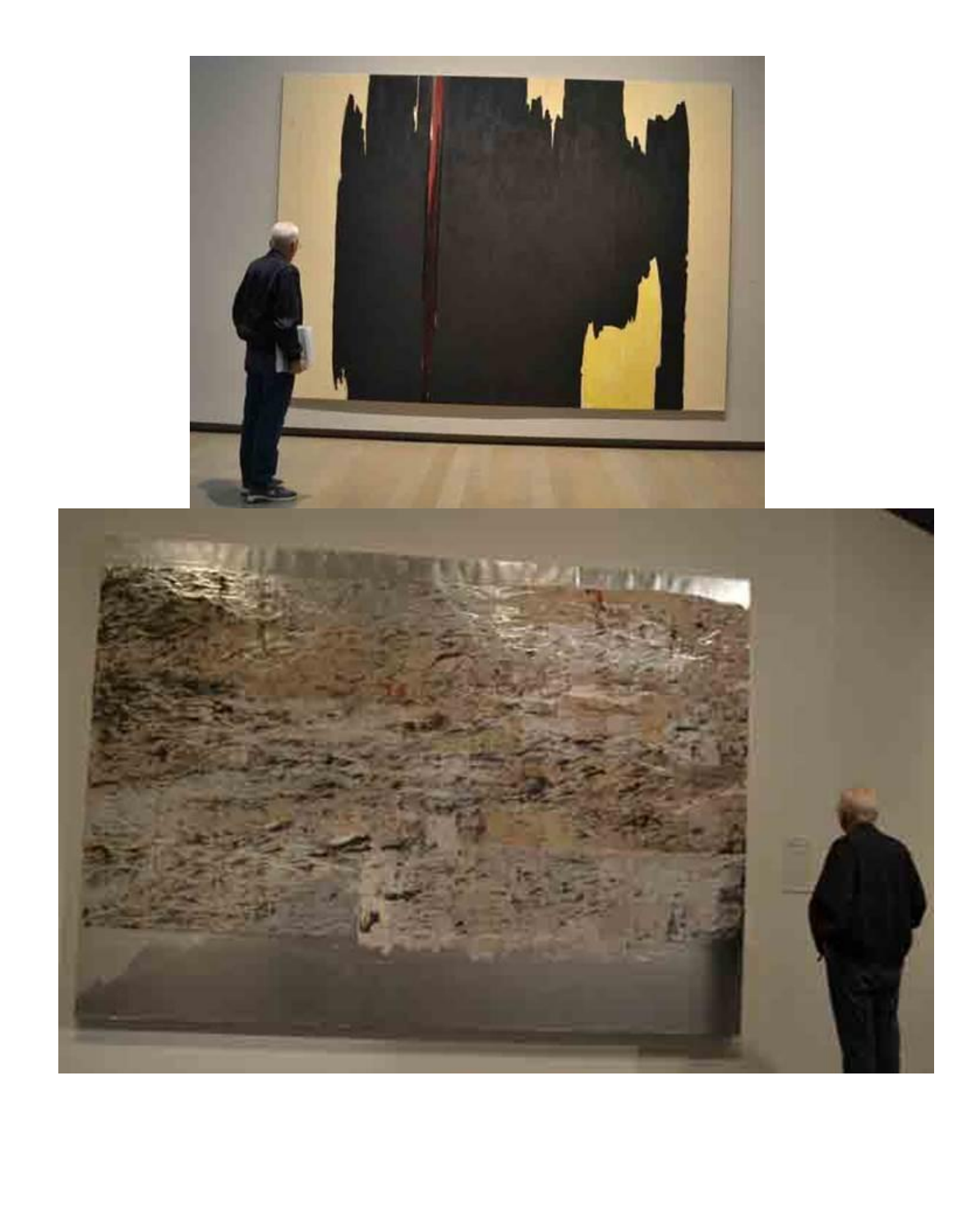

you a visual of the sizes!

Clifford Still. **Dave is giving**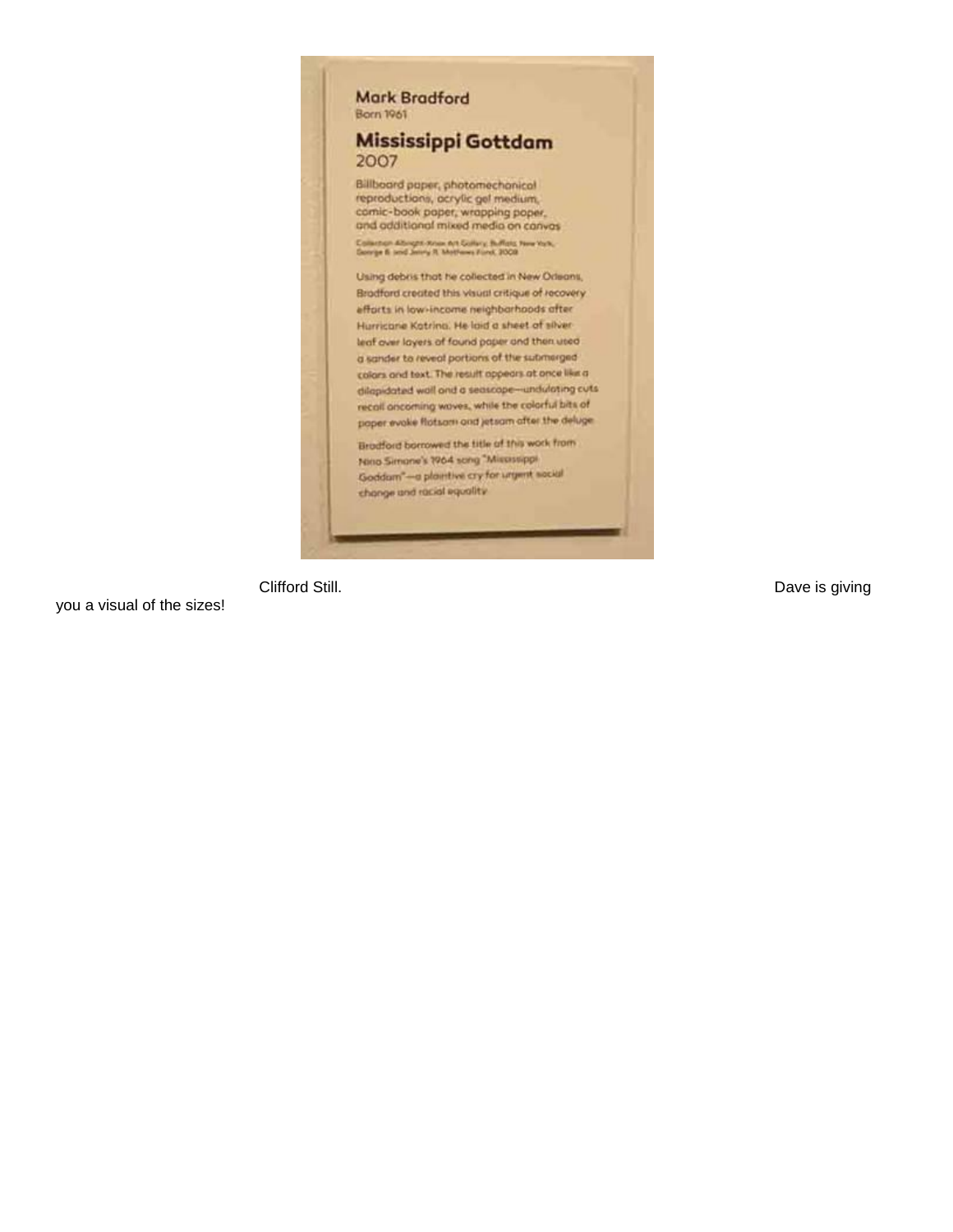

**Clyfford Still** 1904-1980

## 1955-K (PH-173) 1955

Oil on canvas

Private collection, Denver

Still's layered black and near-black tones are enveloping and provocative, charged with drama. His affirmative references to blackness were unusual for a white abstract expressionist artist during the 1950s and 1960s, when America's struggle for civil rights was so often interrupted by racist violence.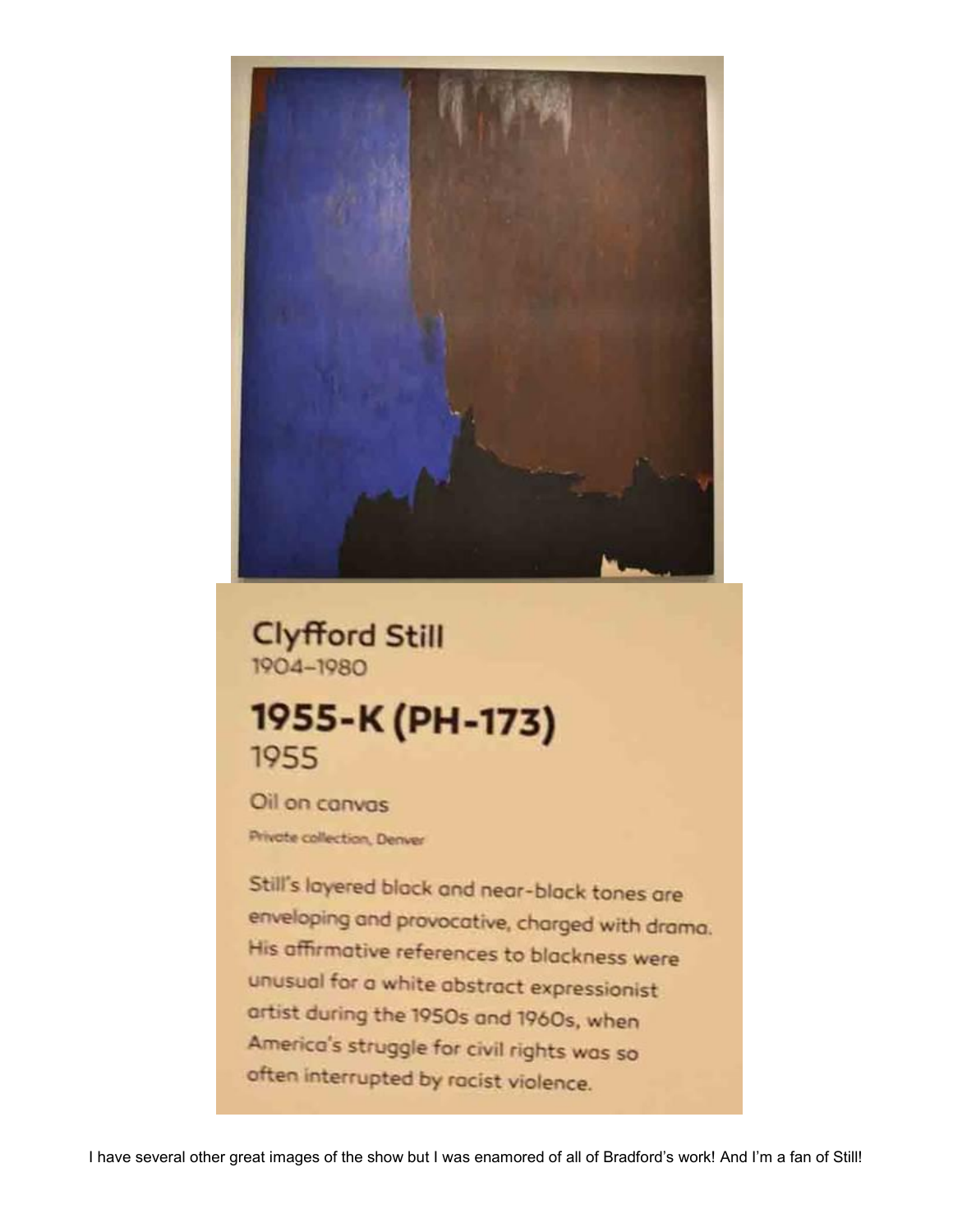**………………**

## **NOTES FROM NATURE: WHERE MUSIC AND ART FIND HARMONY**

## *Plein Air Painters of America collaborate with the Parker Symphony to support the arts*



Lorenzo Chavez Clair de Lune Oil 11 x 14 \$2550

April 17, 2017, (Parker, CO). *NOTES FROM NATURE* plays on the vital intersection between art and music: visual images have inspired composures for centuries; music, likewise, has stirred mood, emotion and drawn a deeper understanding of sacred geometries in visual artists for as long as there has been music. Join us for a unique experience that melds both art forms, elevating and connecting the visual with the auditory, on May 5, when the Parker Symphony performs selected works based on nature from Debussy to Mendelsohn and Beethoven, and does so surrounded by the art of the Plein Air Painters of America (PAPA). PAPA members exhibiting works are John Budicin, John Cosby, Lorenzo Chavez, Louise DeMore, Andy Evansen, Gay Faulkenberry, West Fraser, Gerald Fritzler, Joe McGurl, Ned Mueller, Ralph Oberg, Joe Paquet, Jean Perry, Brian Stewart, Kate Starling, George Strickland, Linda Tippetts, Skip Whitcomb, and Dan Young. All paintings are for sale, proceeds go to support the art programing at the PACE Center and the Plein Air Painters of America.

Exhibition runs May 3-June 14, opening reception is May 5, from 6:00 to 7:30PM, followed by the Parker Symphony concert.

For more information and images, please contact: Carrie Glassburn, 303-805-3366.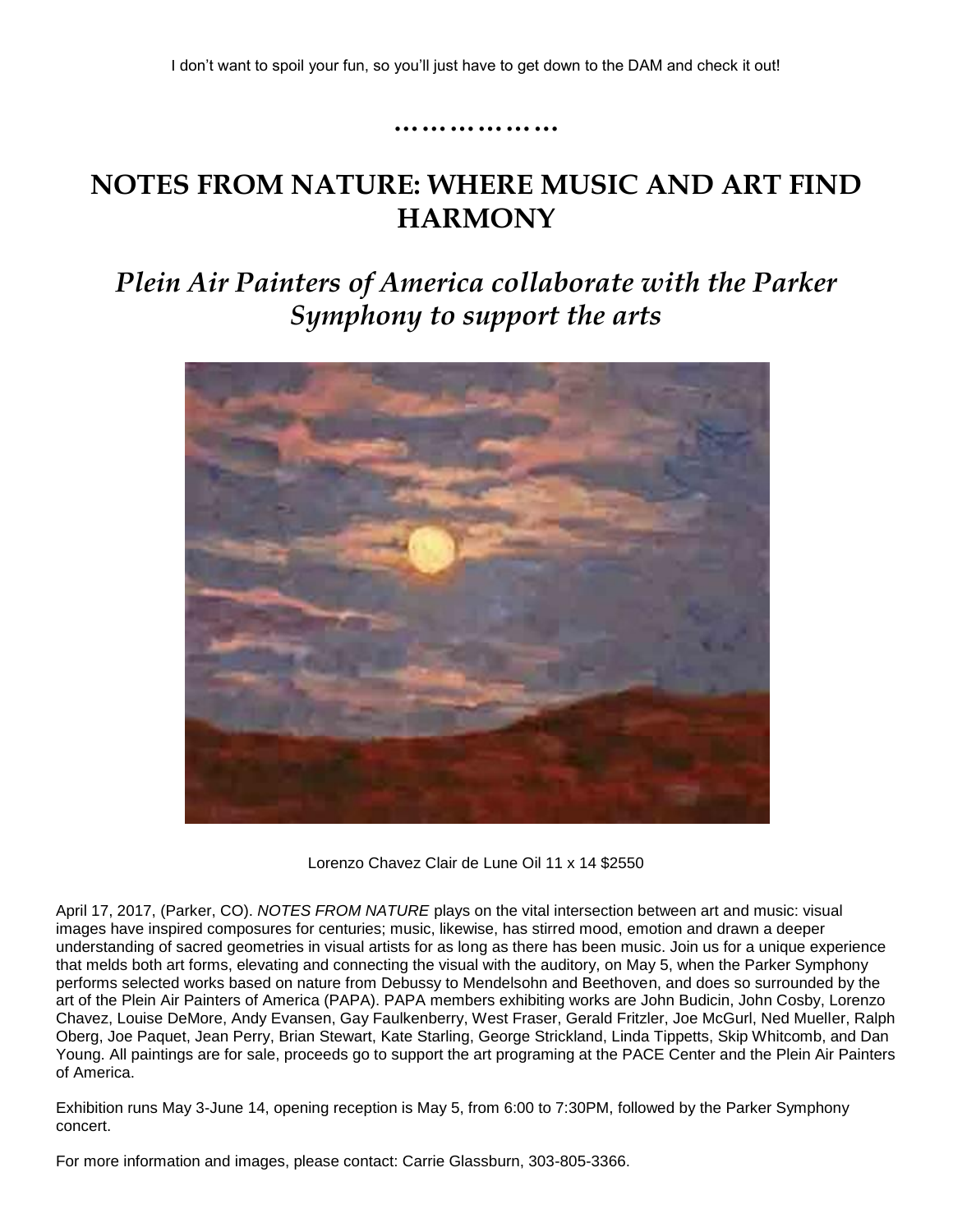

Lorenzo Chavez Barn in Winter oil 10 x 12 \$1750 Field study

Contact the artist about these two stunning paintings:

#### **[LORENZO CHAVEZ STUDIO](mailto:%20fineart@lorenzochavez.com)**

**………………………………………..**

## **Newsletters I read!**

**[OFFER BIRDS A DRINK](https://kimmiddleton.com/nl?nid=94924&type=html)** 4/18/2017 2:16:38 PM: This one was really inspiring!

[Kim Middleton's](https://kimmiddleton.com/) wonderful birds and stories of her birding adventures, at home and abroad.